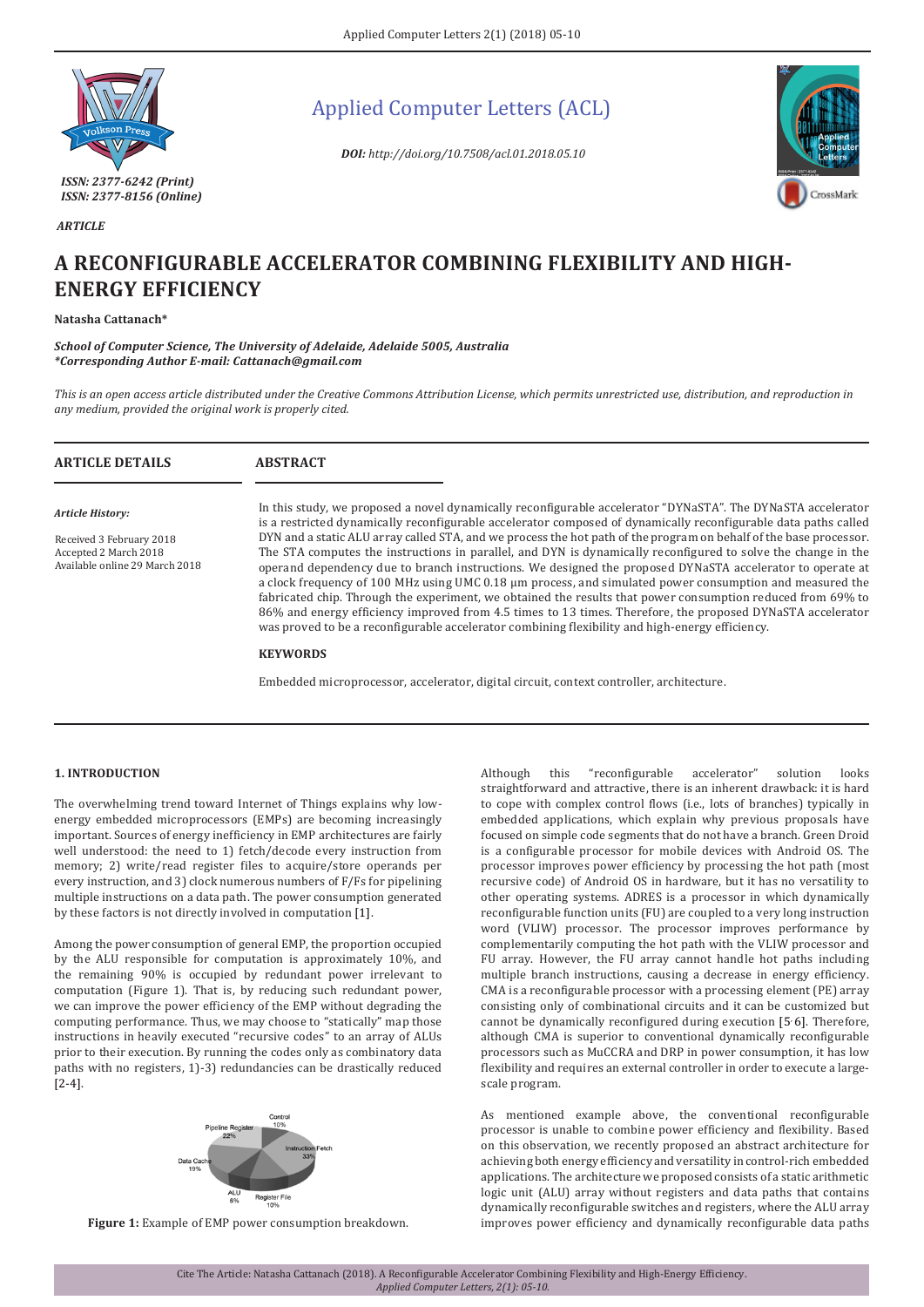ensure versatility. The contribution of this paper is to materialize the concept into executable micro-architecture, design/verify it in a silicon chip, and evaluate its energy efficiency.

In Section 2, we describe the architecture of the proposed DYNaSTA accelerator. The accelerator consists of a static data path, a dynamically reconfigurable data path, and circuits for controlling them. In Section 3, we show the simulation results for the DYNaSTA accelerator and the measurement results of the fabricated chip. The processor with the DYNaSTA accelerator showed reduced power consumption by 69% to 86% compared to general processors. In Section 4, we will summarize the study.

# **2. ARCHITECTURE**

The key innovation in our proposal, a DYNaSTA reconfigurable accelerator, shown in Figure 2, is to combine two distinctive array structures different in nature, namely, a dynamic operand forwarding matrix (DYN) and a static ALU array (STA). STA computes an instruction sequence in parallel and plays a key role in achieving high-energy efficiency, where DYN is dynamically reconfigured while the accelerator is running and plays a key role to achieve versatility.



**Figure 2:** The reconfigurable datapath in the proposed DYNaSTA accelerator consists of a dynamic operand-forwarding matrix and static ALU array.

The DYNaSTA accelerator executes instructions by the method shown in Figure 3. When an instruction sequence to be executed by DYNaSTA is extracted, each instruction is mapped on the STA based on the data flow between the instructions, that is, the operand dependency, and the STA operates the instructions in parallel. If the data flow changes during operation because of the execution of a branch instruction, the switches of DYN are dynamically reconfigured and an appropriate data flow is constructed.

In the following subsection, we will describe in detail the architecture of each circuit included in the DYNaSTA accelerator.



**Figure 3:** Code mapping policy: (a) an example code, (b) extracted data flow, (c) extracted operand dependency, and (d) mapping on DYN and STA.

## **2.1 Static ALU array**

STA features a non-fixed number of stages, where each stage has several ALUs sharing a set of source/destination lines (Figure 4). To reduce the number of switches, hence improving energy efficiency, only parallel instructions are mapped onto a same stage, where branch/jump and load/store instructions go to the first and last ALUs, respectively (Figure 3(b) and Figure 3(d)). The instructions dependent on preceding ones are mapped onto the next stage. Conditional execution is supported for discarding short forward branches. An appropriate number of STA stages is dependent on the sizes of the target codes, whereas that of ALUs per stage will range from 2 to 8, as in superscalar/VLIW architectures. Note there are no registers and hence no clocks in STA.



**Figure 4:** Block diagram of static ALU array (STA).

The difficulty in serving branches in a reconfigurable accelerator lies in that their outcome can never be known a priori: for example (Figure  $3(c)$ , the "r4" operand in #2 may be produced by #3 instead of #1 when the #4 branch is taken. Efforts to accommodate this dynamic nature in ALU arrays such as STA unavoidably degrade its simplicity and regularity, hence incurring energy inefficiency.

### **2.2 Dynamic operand-forwarding matrix**

DYN is a multi-context, bidirectional operand-forwarding matrix for solving this difficulty: it is dynamically reconfigured only when operand dependencies among instructions are altered on a branch (Figure 3(c) and Figure 3(d)). DYN is composed of temporary registers for storing operand values of each instruction and a large number of switches, as shown in Figure 5. When the data flow of the program transits while the accelerator is running, the switches are dynamically switched and appropriate data flow is constructed.



**Figure 5:** Block diagram of dynamic operand forwarding matrix (DYN).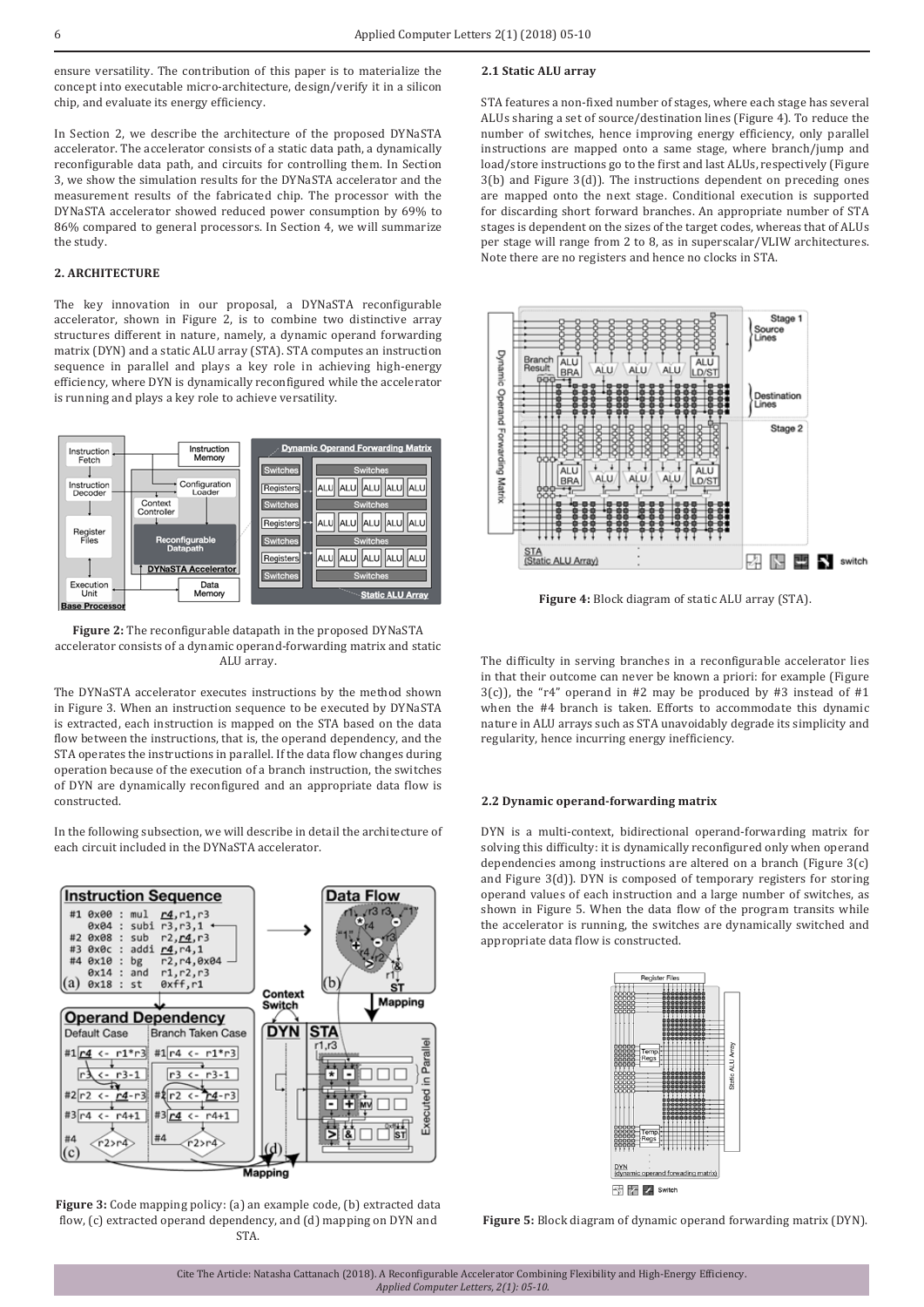Figure 6 represents an example in which fibonacci, used as one of the benchmark programs in the evaluation, is mapped to DYNaSTA. In Figure 6, it is shown that the datapath on DYN changes according to each context, and the appropriate operands are forwarded to the STA. Keeping power-consuming dynamic reconfiguration away from the massive ALU array (and leaving it static) is a key for achieving energy efficiency in DYNaSTA architecture.



Figure 6: Assembly code of fibonacci and its mapping on DYNaSTA. When the context of the program transitions, DYN is dynamically reconfigured.

# **2.3 Context controller**

The context controller shown in Figure 7 controls the transition of the context during execution. As the base processor starts executing the program, functions or subroutines processed by DYNaSTA are loaded from the instruction memory, and information of each context contained in them is stored in the configuration memory and the context memory. The context information is embedded in the executable file by recompiling the original executable file with the dedicated compiler; the function to be accelerated is also decided.



**Figure 7:** Block diagrams for configuration loader and context controller. DYN is dynamically reconfigured by these circuits.

The context information includes DYN's switch configuration information (configuration), the number of clock cycles required to execute the context (delay), and a return address. When the next context is selected according to the results of the branch instruction and the delay of the previous context is equal to the value of the clock counter (meaning that the previous context has been properly executed), the next context configuration information is sent to DYN. After DYNaSTA finishes executing the function, the base processor resumes program execution from the address of the instruction memory specified by the return address.

## **2.4 Overall architecture**

We designed an EMP with this DYNaSTA accelerator into silicon (Figure 8). The base EMP is Mico32, which is chosen because of its typical RISC architecture and open-source RTL code. By treating "recursive codes" that are mapped onto DYNaSTA as subroutines, the read/write path between Mico32's RF and DYN only needs to cover its arguments portion

<sup>(</sup>four registers, Figure 8).



**Figure 8:** Tight integration of Mico32 (base EMP) and the DYNaSTA accelerator.

#### **3. EVALUATION**

## **3.1 Instruction-Level parallelism**

Before simulating power consumption, we analyzed the optimal number of ALUs included in one stage of STA. If there are numerous unused ALUs, they generate unnecessary static power; in contrast, if there are only a few ALUs, instruction-level parallelism is reduced and computing performance is degraded. Therefore, we examined the relationship between the ALU occupancy and instruction-level parallelism through some programs containing many instructions from the benchmark set employed in the power-consumption simulation.

Figure 9 represents the result, in which the solid line represents the ALU occupancy, the dashed line represents the instruction-level parallelism, and the x-axis represents the number of ALUs per stage. The ALU occupancy depends linearly on the number of ALUs, whereas the instruction-level parallelism for crc32 and sbox is constant regardless of the number of ALUs. However, the instruction-level parallelism for sepia filter decreases when the number of ALUs is four. Therefore, we set the number of ALUs per stage to be five.



**Figure 9:** ALU utilization and instruction-level parallelism.

#### **3.2 Power simulation**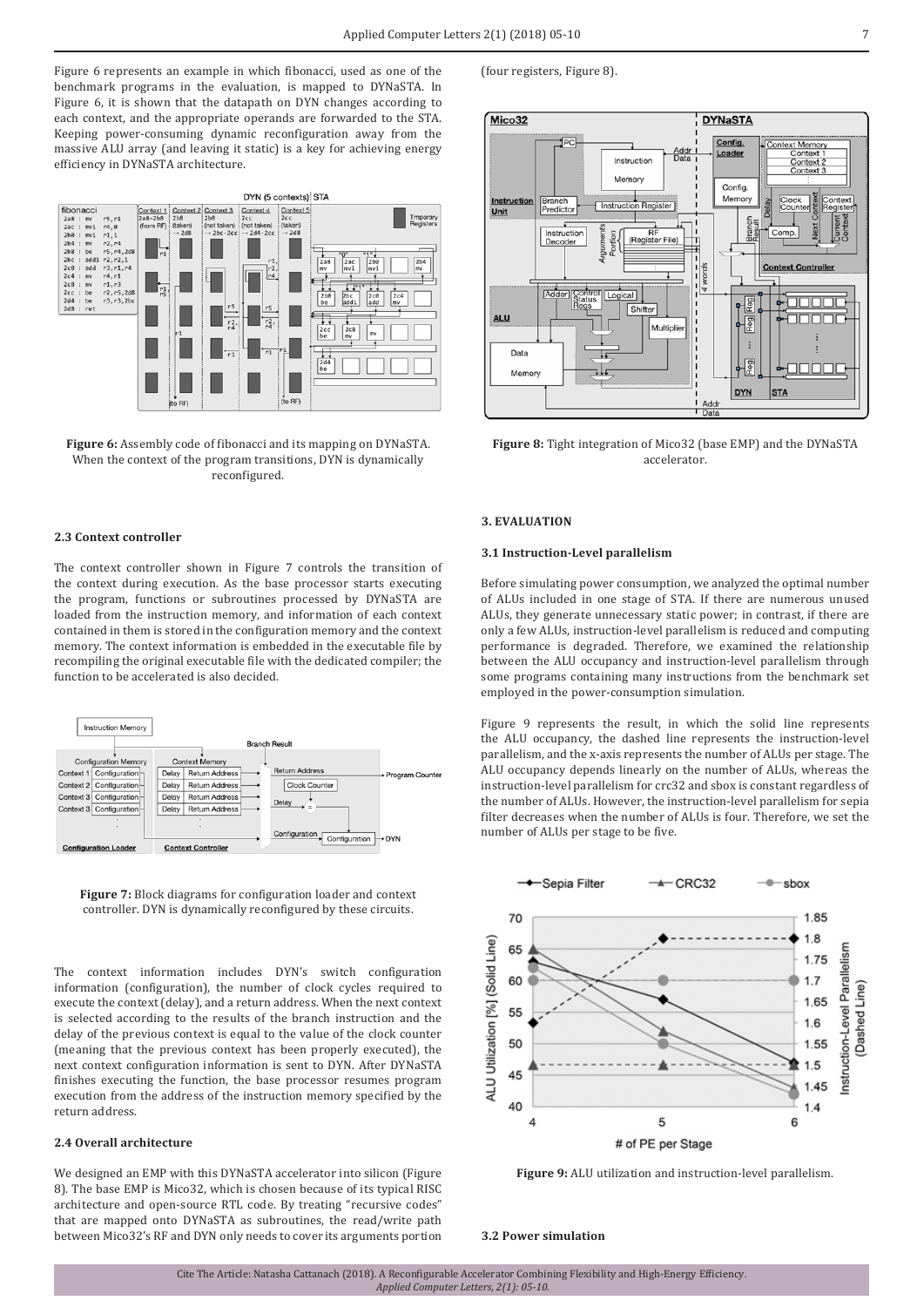Then, the number of stages of the STA is set to 10, the performance and power consumption of the DYNaSTA accelerator were evaluated using sample applications (Table 1) based on the synthesized netlist. Figure 10 is a comparison of the power consumption when Mico32 and DYNaSTA execute the hot path of each application, that is, the most recursive code. As shown in the figure, the power consumption reduced by 69% to 86% due mainly to discarded instruction memory access. While Mico32 sequentially reads instructions from the instruction memory during program execution, DYNaSTA accesses the instruction memory only when generating configuration information (configuration phase) and does not access it during execution (running phase). Therefore, the power consumption to access the instruction memory has been greatly reduced. Logic power consumption is also reduced, as shown in Figure 10, whose detailed breakdown is shown in Figure 11 for the case of fibonacci.

**Table 1:** Summary of sample applications.

| Application  | $#$ of<br>instructions | $#$ of<br>branches | ALU<br>utilization<br>[%] | $#$ of<br>contexts |
|--------------|------------------------|--------------------|---------------------------|--------------------|
| fibonacci    | 12                     | 3                  | 24                        | 5                  |
| sbox         | 25                     | $\overline{c}$     | 50                        | 5                  |
| crc32        | 18                     | $\overline{c}$     | 36                        | 5                  |
| sepia filter | 22                     | 1                  | 44                        | 3                  |

From Figure 10 and Figure 11, it is clear that the 1) to 3) redundancies mentioned earlier were successfully removed. Since instructions are executed in parallel in STA, the proposed architecture not only reduces the power but also enhances the performance (Figure 12) at the same frequency (100 MHz). As a result, the energy efficiency was improved 4.5 to 13 times from Mico32 for these sample codes.



**Figure 10:** Mico32 vs. DYNaSTA: total power consumption of sample applications.



**Figure 11:** Mico32 vs. DYNaSTA: logic power consumption (fibonacci).



**Figure 12:** DYNaSTA/Mico32 performance and energy efficiency improvement.

#### **3.3 Measurement of fabricated chip**

We fabricated the proposed DYNaSTA using a UMC 0.18  $\mu$ m process (see Figure 13 and Table 2). Because of the area constraint, four STA stages were implemented. The register file is originally installed on Mico32, we implemented it on DYNaSTA because we only designed the accelerator in this study. Although the size of DYNaSTA is very small, extending it is quite straightforward because of its regular array structure.



**Figure 13:** Chip micrograph of proposed DYNaSTA (four stages).

**Table 2:** Chip specifications.

| Technology      | UMC 0.18 µm 1P6M CMOS    |
|-----------------|--------------------------|
| Package         | 48-pin DIL               |
| Die area        | $1.5$ mm $\times$ 1.5 mm |
| Gate count      | 86.5 K                   |
| Supply voltage  | 1.8 V core/3.3 V IO      |
| Clock frequency | 100 MHz                  |
| # of stages     | 4                        |
| Register file   | $32$ bit $\times$ 4 word |
| # of ALUs/stage | 5                        |
| # of contexts   | 6                        |
|                 |                          |

We measured the power consumptions of the fabricated chip during the configuration and the running phases of the DYNaSTA with fibonacci. The experimental setup is shown in Figure 14 and Figure 15. We implemented Mico32 on the FPGA (field-programmable gate array) and sent the test vector and clock to the fabricated DYNaSTA chip. Since DYNaSTA require 3.3 V power supply for I/O and 1.8 V for core, we supplied each power to DYNaSTA using two power supply units. Then, we connected the power analyzer to the core power supply and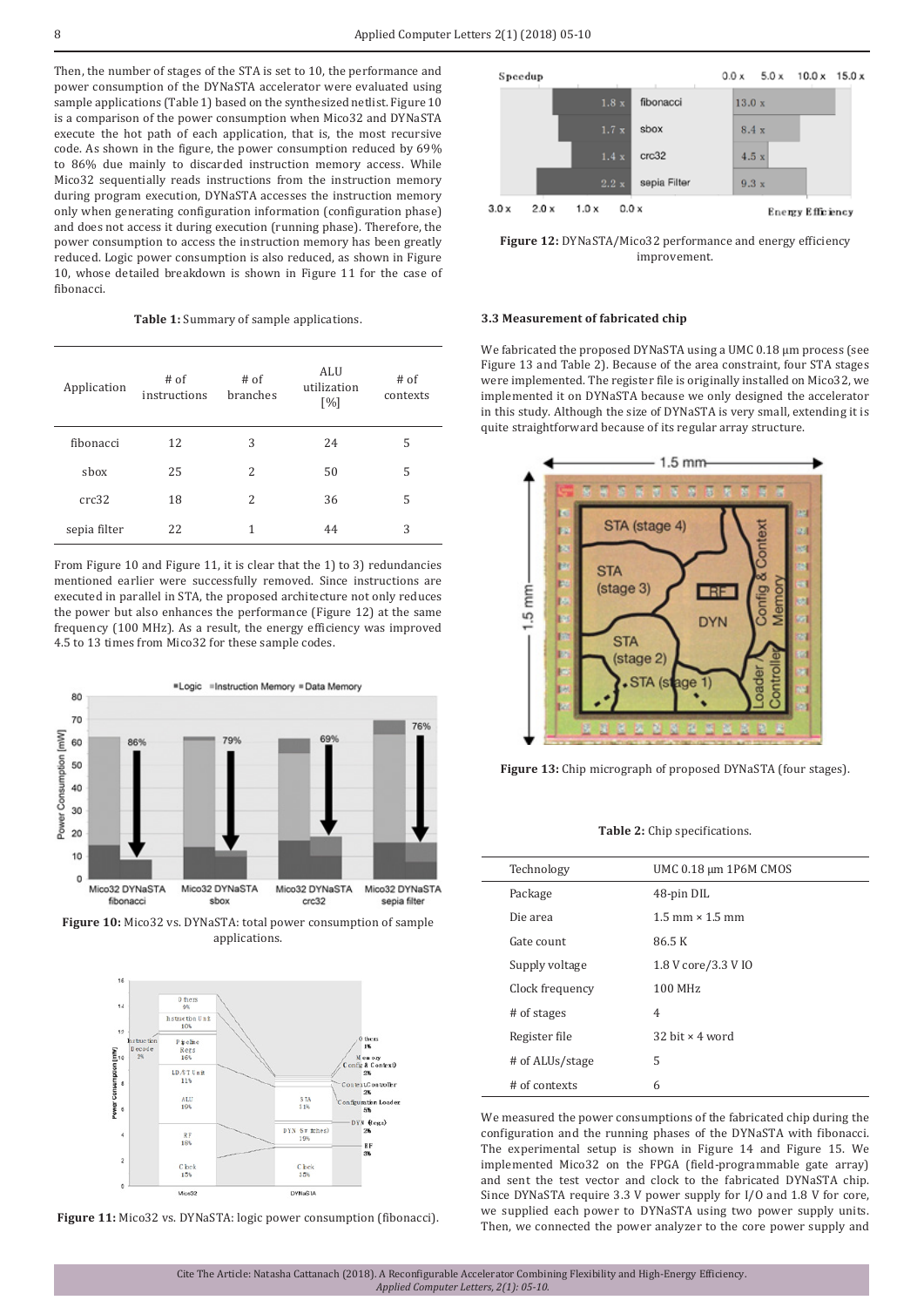measured the power consumption during running. Figure 16 shows the measured power consumption versus clock frequencies for both the configuration and the running phases. Because of the limitation of our FPGA-based power-measurement workbench, the maximum frequency for the measurement was 80 MHz. We then predicted the power consumption at 100 MHz by linear interpolation of the measured data.



**Figure 14:** Experimental configuration.



**Figure 15:** Photograph of our power-measurement workbench.



**Figure 16:** Measured power consumption vs. clock frequency for configuration and running phase.

Table 3 shows a comparison of the simulated and measured (and interpolated) power consumption for both phases at 100 MHz. We observed a slight mismatch of approximately 2.6 mW for both phases between the simulated and measured data. This mismatch resulted from circuit elements of the fabricated chip that were not included in the power simulation model, such as the Mico32 register file. Table 4 reveals the reasons for this energy efficiency: although DYNaSTA consumes ×18.5 more gates than Mico32, its average toggle rate is as low as ×0.06 of Mico32. Here, the average toggle rate represents the ratio of nodes that toggled synchronously with the rising (or falling) edge of the clock among all the nodes in the circuit per unit time. Specifically, gateconsuming STA features only a 1.8% toggle rate, which accounts for its relatively low power occupation in Figure 11.

**Table 3:** Comparison between simulation results and measurement results at 100 MHz.

|                               | Configuration [mW] | $Run$ [mW] |
|-------------------------------|--------------------|------------|
| Simulation                    | 4.03               | 8.57       |
| Measurement<br>(interpolated) | 6.63               | 11.20      |

**Table 4:** Mico32 vs. DYNaSTA: gate counts and average toggle rates (fibonacci).

|                        |            | Gate count [k]<br>gates] | Average<br>toggle rate<br>[%] |
|------------------------|------------|--------------------------|-------------------------------|
|                        | <b>DYN</b> | 43.6                     | 20.0                          |
|                        | <b>STA</b> | 322.9                    | 1.8                           |
| <b>DYNaSTA</b>         | Others     | 80.2                     | 9.1                           |
|                        | All        | 446.8                    | 4.9                           |
| Mico <sub>32</sub>     |            | 24.1                     | 76.8                          |
| Ratio (DYNaSTA/Mico32) |            | 18.48                    | 0.06                          |

### **4. CONCLUSION**

In this study, we proposed a novel dynamically reconfigurable accelerator "DYNaSTA". The DYNaSTA accelerator is a restricted dynamically reconfigurable accelerator composed of dynamically reconfigurable data paths called DYN and a static ALU array called STA, and we process the hot path of the program on behalf of the base processor. The STA computes the instructions in parallel, and DYN is dynamically reconfigured to solve the change in the operand dependency due to branch instructions. We designed the proposed DYNaSTA accelerator to operate at a clock frequency of 100 MHz using UMC 0.18 μm process, and simulated power consumption and measured the fabricated chip. Through the experiment, we obtained the results that power consumption reduced from 69% to 86% and energy efficiency improved from 4.5 times to 13 times. Therefore, the proposed DYNaSTA accelerator was proved to be a reconfigurable accelerator combining flexibility and high-energy efficiency.

Filling a chip with simple, regular, and energy-efficient array like DYNaSTA can become an interesting solution in the "Dark Silicon" era (Figure 17). Here, existing domain-oriented low-power-circuit techniques such as DVFS and power gating can augment the architecture quite nicely. For instance, since only a few active stages propagate like a "wave" on the array, remaining numerous "silent" stages can be powered-off systematically to minimize the leak current (Figure 17). Our next challenges include enhancing DYNaSTA with such lowpowercircuit techniques as well as establishing code mapping SW.



**Figure 17:** DYNaSTA SoC concept toward "Dark Sillicon" era.